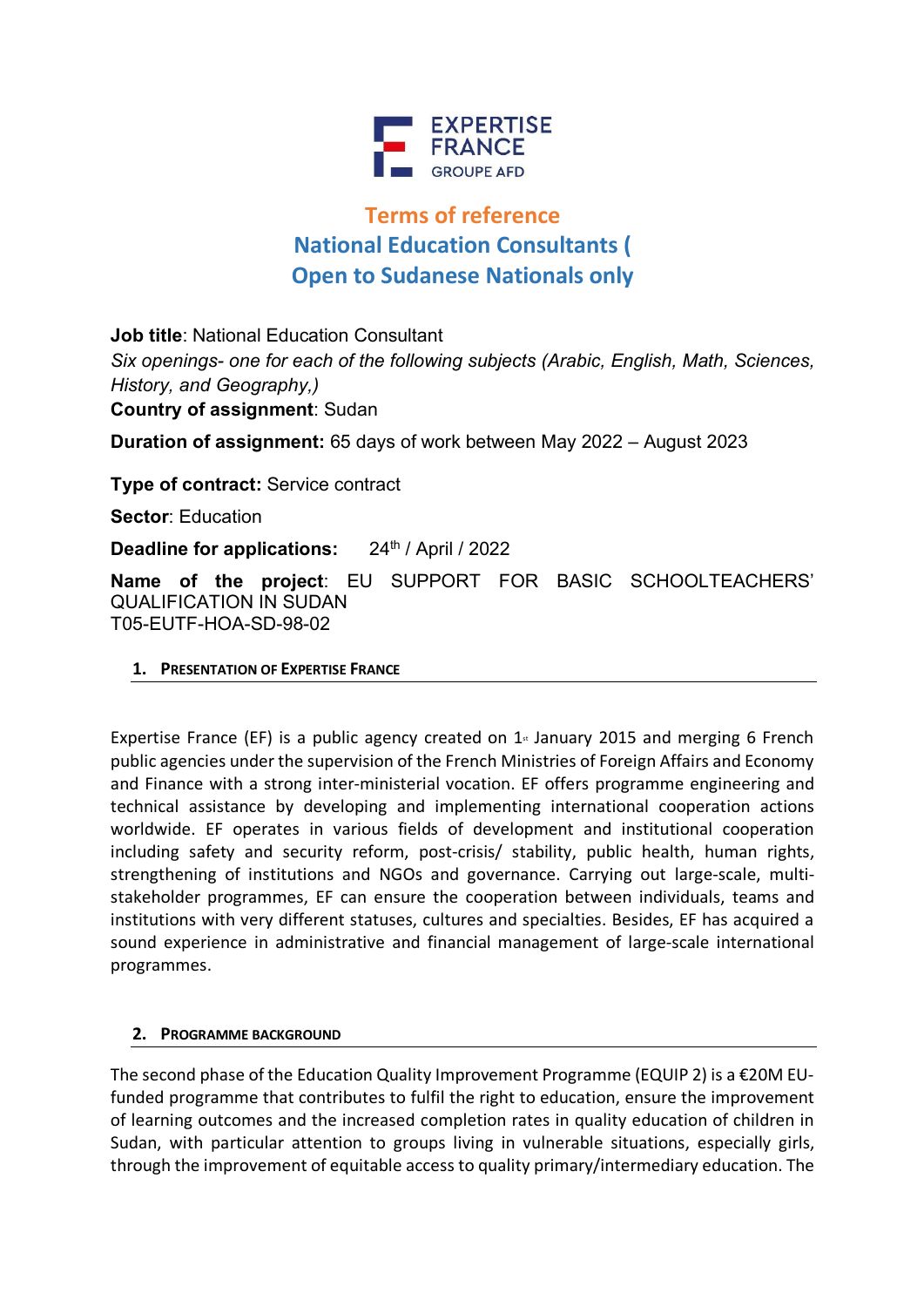programme is implemented by Save the Children, EF and SOFRECO. EF is responsible for the 2<sup>nd</sup> component, pre-service and in-service teacher training activities.

**Result 1.** Teacher training is enhanced through institutional and human capacity building **Result 2.** Assessment and review mechanisms are established

**Result 3.** Teacher qualification policy is strengthened through reinforced institutional capacity and emergence of research

## **3. PRESENTATION OF THE ASSIGNMENT**

### **Purpose of the assignment:**

Under the supervision of Expertise France Technical Team and in collaboration France Education International through the International Short-Term Experts, the Education National Consultants will be working to fulfil and deliver the following:

Terms of reference:

- Desk review of EQUIP2 technical documents
- Support the implementation and contextualization of the different activities
- Contribute to the planning, design, and evaluation of training sessions
- Independently deliver and supervise training sessions
- Follow up on and provide constant update on the engagement and commitment of trainees
- Contribute to the development, contextualization, and appraisal of the developed training modules/materials and or/ data collection tools
- Facilitate the different field activities like data collection, and identifying and contacting the relevant stakeholders
- Contribute to the general evaluation of the activities and the participants
- Contribute to the different activities of quality assurance across EQUIP2
- Participate in the field trips when necessary and requested
- Analysis and use of data related to the field of education to improve teaching and learning methods
- Provide assistance to better understand the educational process / field, identify educational research fields, define the appropriate method of research according to the needs analysis
- Feedback through detailed reports to the international experts after observing training sessions in states

#### **Activities, timeline and deliverables:**

The mission should take place from **May 2022 – August 2023** as follows:

| <b>Activities</b>                                                                    | <b>Number of</b><br><b>Working</b><br>Days | <b>Tentative time of</b><br>Implementation |
|--------------------------------------------------------------------------------------|--------------------------------------------|--------------------------------------------|
| Conducting and supporting the delivery of<br>Pre-service teacher training workshops, | 40                                         | May 2022 – September 2022                  |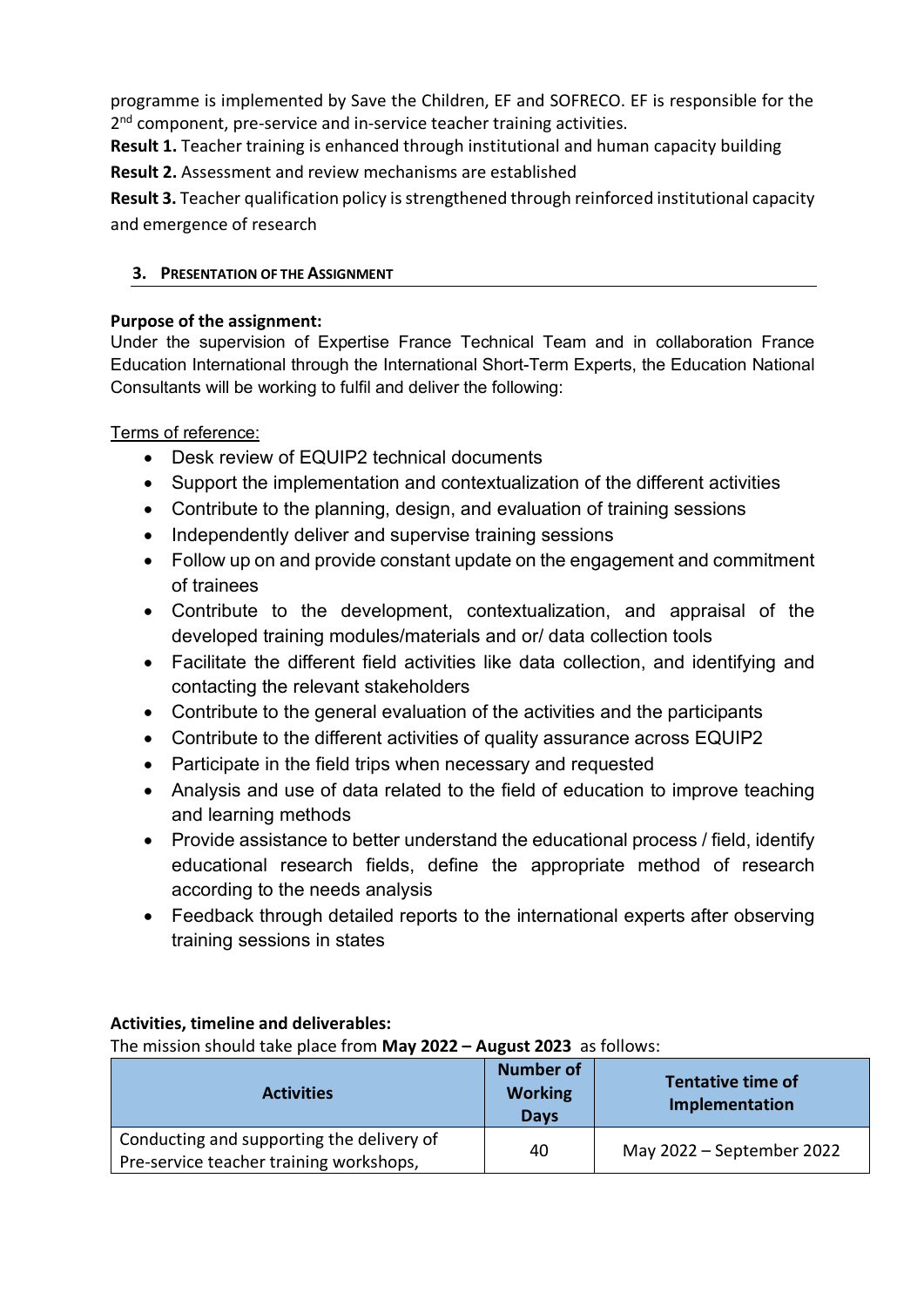| refresher training and adapting in-service |    |                           |
|--------------------------------------------|----|---------------------------|
| teacher training in the 6 subjects.        |    |                           |
| Conduct and support the Training of 400    | 15 | January 2023 - March 2023 |
| faculty of education trainers.             |    |                           |
| Observation professional skills by student | 10 | May 2023 - August 2023    |
| teachers                                   |    |                           |

# **Deliverables:**

- Induction report on the key documents assigned for review
- Implementation plan/guidelines for each assignment of implementation of activity/function
- End of activity reports along with the relevant documents like evaluation of participants, and end of activities report
- Contextualization reviews on data tools, training materials etc.
- End of consultancy report

# **Skills and experience of the specialist**

- Fluent in Arabic and English(Spoken and Written. CEFR level :B1-B2)
- Applicants for English language subject speciality are required to be at CEFR level B2-C1
- A Postgraduate degree in education and / or subject specialty (Arabic, English, Math, Sciences, History, and Geography).
- At least 6 years of experience in the Sudanese educational field.
- Experience in training and conducting training of trainers (ToT) sessions
- Experience in producing training materials
- Extensive knowledge and practical experience in the teacher training domain (preferably in the subject of specialty)
- Previous experience in technical support for teacher training activities.

# **Applications**

Interested candidates are expected to submit the following:

- 1. An updated CV including two references.
- 2. Personal statement (1000 words max) explaining your interest in the role, and detailing how your educational and professional background will contribute the fulfilment of the ToR's and the deliverables detailed above. Your personal statement should reference your subject speciality.
- 3. An account between 700 -1000 words addressing the following:
	- Demonstrate your knowledge of core pedagogical concepts and foundational theories and methods in your subject speciality.
	- Identify the challenges of the Sudanese teaching context generally and in your subject particularly.
	- Explain how do you plan to support the international short-term expert in contextualising the training materials and conducting training